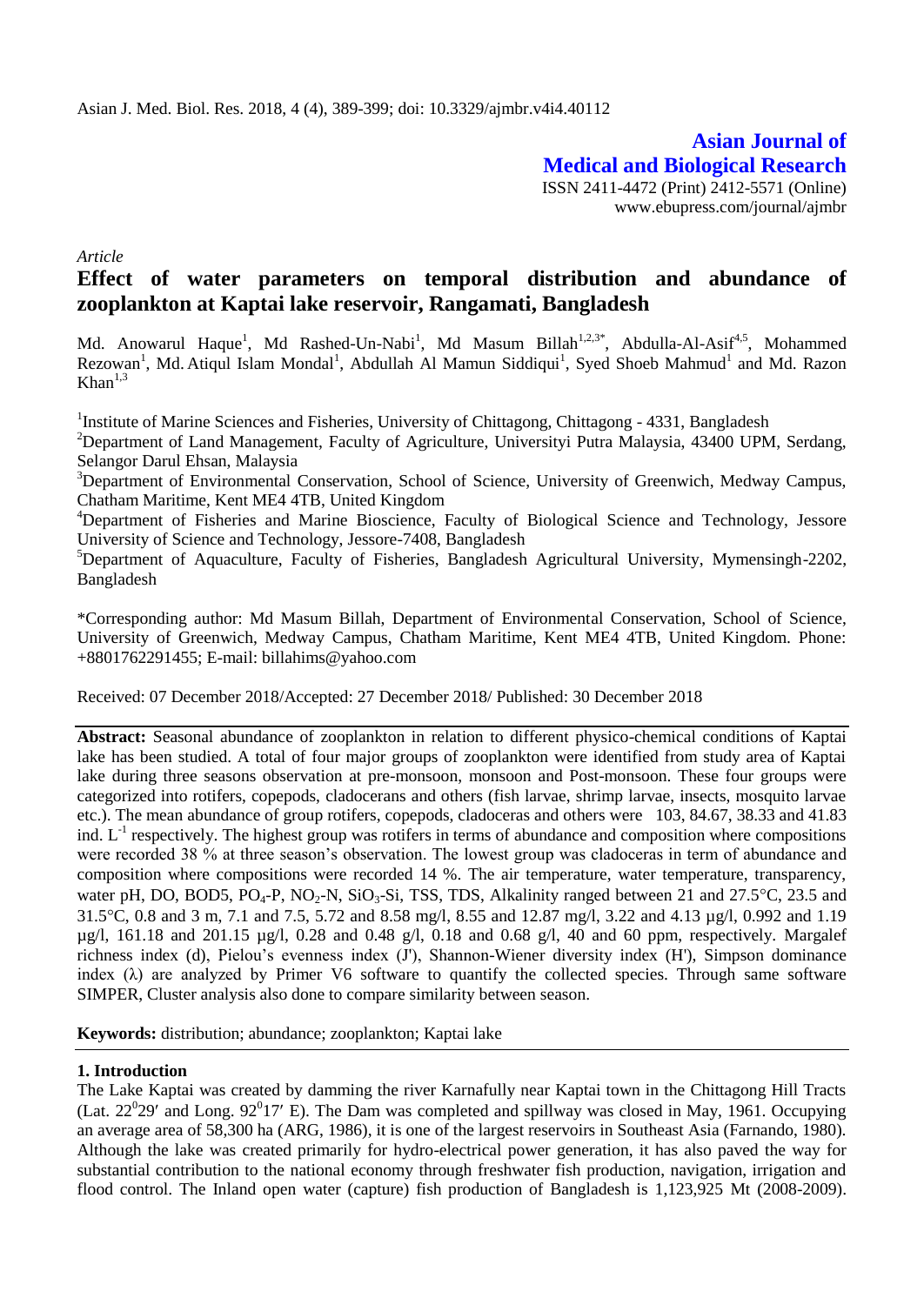Kaptai lake comprises about 8,590 Mt and catch/area is 125 kg/ha (DoF, 2010). Based on 24 years of records obtained from the Bangladesh Power Development Authority, the average annual surface area of the reservoir is 58,300 hectors (144,000 acres), the mean depth is 9 meters (29.5 feet), and the water exchange rate is about three times per year and the water level fluctuations vertically 8.1 meters (26.5 feet) per year. In water flow ecosystem, factors like the temperature, concentration of nutrients, oxygen, water flow, light, carbon dioxide, ammonia, pH played plethora impact (Islam *et al*., 2017). The knowledge on the abundance, composition and seasonal succession of the planktonic organisms is an essential prerequisite for the successful management of an aquatic eco-system of Kaptai Lake. Zooplankton abundance and distribution are an index to the diversity of an area and provides information of an ecosystem. It is well recognized that the richest fisheries of the world are closely related to the plankton production because fishery and other organisms are directly depends on plankton for their food. Kaptai Lake carries large amounts of nutrients and facilitates the production of large quantities of plankton in the area. With an intimate knowledge of zooplankton abundance, composition in space and time, it should be possible to direct fishery exploitation to the right place at the right time. Zooplankton contains a huge reservoir of concentrated vitamin A which is also important to increase the production of the fish species. It plays a vital role in food chain of Lake Ecosystem. It comprises the  $2^{nd}$  and  $3^{rd}$  tropic level of the food chain which known as primary and secondary consumers. These zooplanktons are further consumed by tertiary consumers of the food chain. Thus zooplankton increases the production of the fisheries resources. By grazing more phytoplankton zooplankton keeps the lake from bloom formation. On the other hand zooplankton releases  $CO<sub>2</sub>$  during their respiration. The released  $CO<sub>2</sub>$  is very essential element of the primary production through photosynthesis. Thus zooplankton maintains the relationship between the primary producers and tertiary consumers and balance the ecosystem of the lake ultimately increase the production of fish species. The zooplankton consists of those planters with a holozoic nutrition, and thus it includes all the planktonic animals (Wickstead, 1965). Bangladesh is a tropical to subtropical country. Variation of physico-chemical parameter occurs in monthly or seasonally. There are four types of seasonal variation occurs in Bangladesh, namely Postmonsoon, pre-monsoon, monsoon, post monsoon (Mahmood *et al*., 1976). A marked seasonal fluctuation in salinity, dissolved oxygen, water temperature and suspended particle is very common in Bangladesh (Akther, 2018). Tropical water is very rich with a variety of aquatic life; Bangladesh is not an exception of that (West, 1973). In Bangladesh, the peak abundance of zooplankton is normally observed during Post-monsoon and premonsoon season (Elais, 1983) when the water transparency range between 66cm to 77.5cm. The relatively lower zooplankton is observed during monsoon period, when the water transparency range between 17.5cm and 38.0cm. However, the dependent on the different location as stated by Zafar (1986). The water level fluctuates appreciably throughout the year in Kaptai Lake. Wide seasonal fluctuations were also noted in water transparency. The lake was found to be slightly hard and alkaline pH. Dissolved Oxygen (DO) (6.4-9.1 mg/l) contents showed favorable condition for aquatic lives. The direct correlation between zoo and phytoplankton was reported by Ayyappan and Gupta (1980). Contrary to it, Khan and Sidiqui (1974) showed an inverse relation between themselves. Elser and Goldman (1991) established no significant correlation between phyto and zooplankton. He showed that most of the physico-chemical factors correlate to the zooplankton abundance at least to a certain extent. Since independent effects of a few chemicals factors on the phytoplankton were found significant. It may be assumed that the seasonal abundance of phytoplankton in Kaptai Lake is mostly controlled by a few chemical factors and on the other hand, seasonal abundance of zooplankton almost controlled by combination of various factors. The present study is conducted to investigate the temporal distribution, abundance and composition of some major zooplankton in Kaptai Lake reservoir and to study the relationship of Zooplankton with environmental parameters.

#### **2. Materials and Methods**

#### **2.1. Location of the study area**

This study was conducted at pre-monsoon (May'10), monsoon (August'10) and post-monsoon (November'10) in the Kaptai reservoir (Lat. 22<sup>0</sup>20'-23018' N, Long. 92<sup>0</sup>00'-92<sup>0</sup>26' E) at Rangamati Paurashava in Rangamati Sadar upazilla under the Rangamati district.

#### **2.2. Collection of samples**

#### **2.2.1 Sampling season**

The sampling was carried out according to this weather pattern in the month of May (pre-monsoon) and August (rainy season or monsoon) and November (post-monsoon), 2010 from the studied area.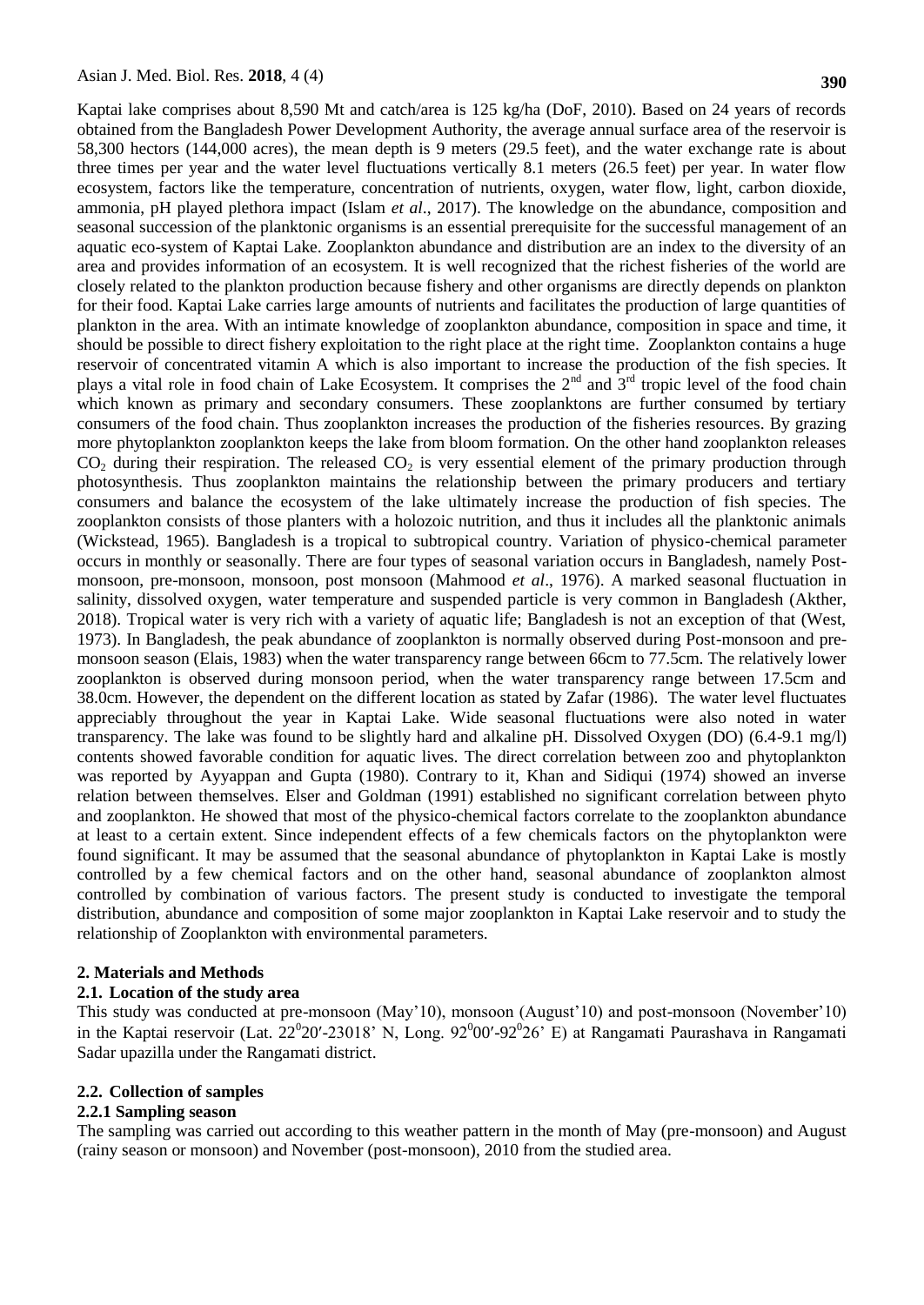# **2.3. Data collection**

Sampling was done primarily by means of field observation and collection of samples, secondarily by laboratory analysis to determine the abundance and composition of zooplankton and water quality parameters of Kaptai Lake during the study period at Pre-Monsoon (May'10), Monsoon (August'10) and Post-monsoon (November'10). The required data (map of study area or upazilla with union boundary, research articles or secondary data etc.) were collected from different department (FRI and BFDC, University etc.).

# **2.3.1. Data of primary source**

Data of primary source were collected by direct observation in the field, collecting samples and laboratory analysis of samples and some selected ecological and water quality parameters of the selected sites.

# **2.3.2. Data of secondary source**

Base map and land use data of the study area, subject wise relevant documents and reports were also collected to validate the field observation.

### **2.4. In situ determination of water parameters**

The surface water temperature was recorded by the help of a graduated centigrade thermometer  $(°C)$ . Hydrogen Ion Concentration was determined by using a digital pH meter and transparency of water was recorded by a Secchi disc (30cm diameter).

# **2.5. Ex situ determination of water parameters**

### **2.5.1. Analysis of dissolved oxygen of water (DO)**

From the collected water samples DO was detected by Azide modification of Winkler's methods using DO test kit (Water Quality Test Kit Instruction Manual, Code 5860-01) (Lind, 1979; LaMotte Company, 2011).

### **2.5.2. Determination of BOD**

For determining the BOD5 of a particular sample, two BOD bottles are filled with given sample by using BOD meter (HQ40D Portable Biochemical Oxygen Demand (BOD) Meter) (Hach, 2010). At first the dissolved oxygen for one BOD bottle is calculated. Other is remained in dark condition for five days. After 5 days the D.O for the dark bottle is determined. In this way, the BOD level of a given sample for five days is determined from the difference between initial and final DO.

### 2.5.3. Analysis of nitrite nitrogen  $(NO<sub>2</sub>–N)$

This was analyzed by using Nitrite Nitrogen test kit (Thermo Fisher Scientific Company, 2004) through standard methods 4500-NO2-B Colorimetric Method (American Public Health Association, 1998), and in EPA method 354.1 (EMSL-Ci, 2003) to determine nitrite ion in waters as well as Nitrite nitrogen the following method - (APHA, 1976).

### **2.5.4. Analysis of water nutrient phosphate-phosphorus (PO4-P)**

This was analyzed by using Molybdenum blue method and with the help of phosphorus meter (On-site analyzer P 700 IQ) (WTW, 2003).

# **2.5.5. Analysis of silicate-silicon (SiO3-Si) of water sample**

This was analyzed by using the following method - (APHA, 1976).

# **2.5.6. Determination of TSS of a water sample**

This was analyzed by using the following methods and procedure (Module, 1999).

# **2.5.7. Determination of TDS of a water sample.**

This was analyzed by using the following method methods and procedure (Module, 1999).

# **2.5.8. Determination of water alkalinity**

This was analyzed by using the following method - (APHA, 1976) and using alkalinity test kit (Thermo Fisher Scientific Company, 2008).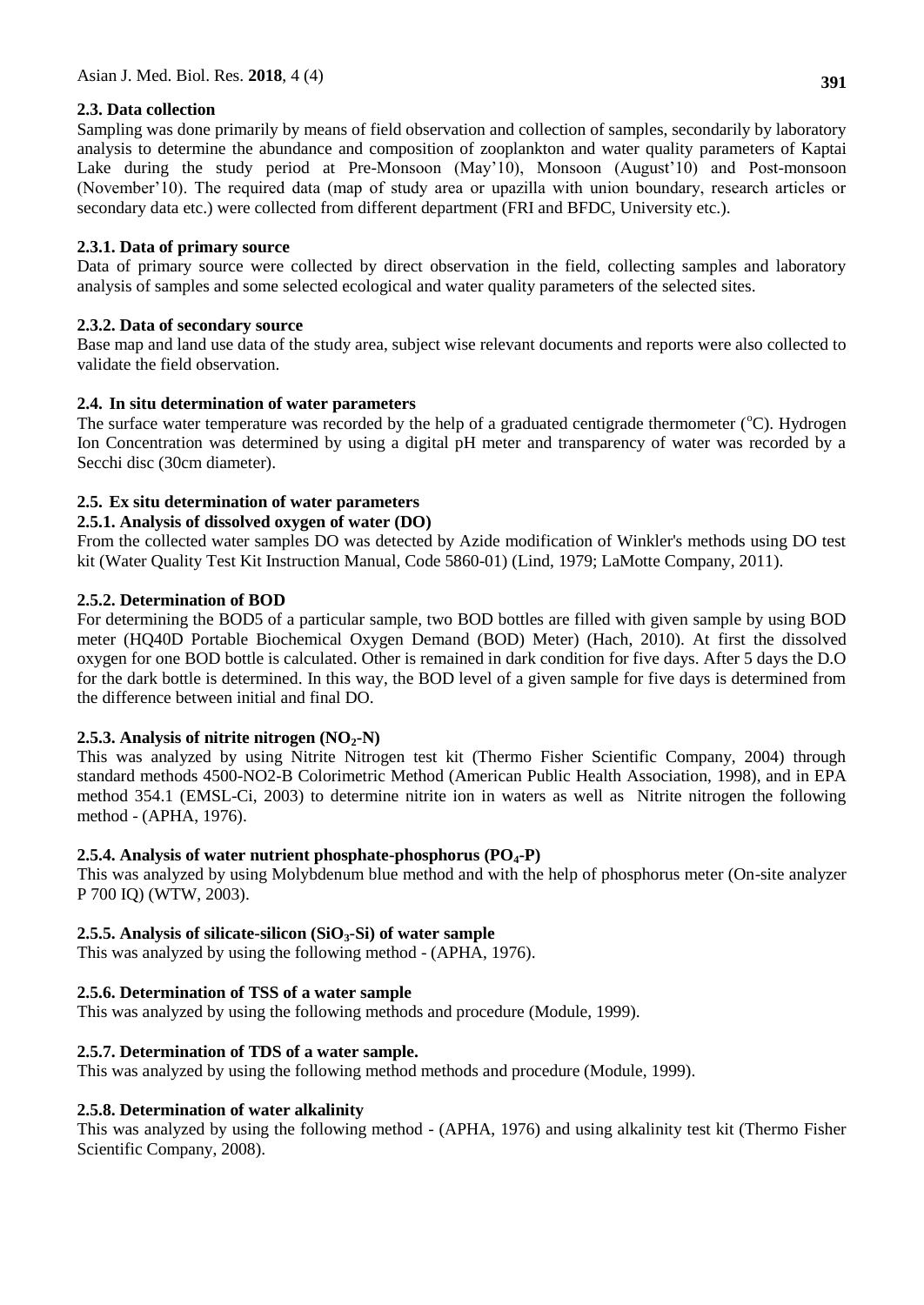### **2.5.9. Determination of water pH**

Water pen pH meter (Model- Micro Direct pH10) was used to determine the water pH in the field.

### **2.6. Zooplankton sampling and analyses**

Sampling of water samples for zooplankton analyses was done on ten-liter water samples sampled from different areas and depths of the lake and filtered through 25μ mesh plankton net. Samples were collected at 3 season at Pre-monsoon (May**'**10), Monsoon (August**'**10) and Post-monsoon (November**'**10). Collected samples were transferred to container, labeled and marked with date and place of collection.

#### **2.7. Sample preservation**

Preservation of the samples before analyses was done by addition of 5% buffered formalin in small plastic bottles and then transferred to the laboratory of IMSF-CU for analysis.

#### **2.8. Laboratory analysis**

#### **2.8.1. Settlement of samples**

Before analysis, the samples were allowed to settle in a 100 ml cylinder and the overlying water containing floating plankton and other undesirable foreign particles were taken out.

#### **2.8.2. Staining and sorting**

For efficient sorting, the samples were stained with Rose Bengal and left for overnight. All the zooplankton would attain pink color rendering easy identification.

The stained zooplankton was them placed into different Petri-dishes and preliminary sorting of easily identifiable organisms was done by naked eyes using fine brush, needle, forceps and sometimes with magnifying glass. But for the analysis of minute organisms of different taxonomic groups, samples were observed under microscope. After sorting, the specimens were washed with distilled water and placed into different labeled vials having 70% alcohol for further analysis.

#### **2.9. Identification and counting**

The sorted zooplankton were brought under microscope and identified. The mean number of zooplankton was recorded and expressed numerically perliter of water of the lake.

### **2.10 . Data analysis**

#### **2.10.1. Species diversity analysis**

Diversity of the species assemblage was expressed by the Shannon-Wiener index (H') (Simpson, 1949; Shannon and Weaver, 1949), richness was measured by Margalef index (d) (Margalef, 1968), evenness was measured by Pielou's index (j) (Pielou, 1966) and dominance was measured by Simpson index (c) (Simpson, 1949).

#### **2.10.2. Statistical analysis**

The statistical analysis of different physic-chemical and zooplankton parameters were carried out by the statistical package of Primer 6, SPSS 11.5 while the Microsoft excel 2003 was used to plots graphs for dissemination of the results. The results of the physic-chemical parameters were expressed as mean±SD. For environmental parameters (Air temperature, Water temperature, transparency, pH, DO, BOD<sub>5</sub>, PO<sub>4</sub>-P, NO<sub>2</sub>-N, Si-Sio<sub>3</sub>, TDS, TSS and Alkalinity) Canonical Correspondence Analysis was used to calculate if there is any relationship among seasons. One way analysis of variance (ANOVA) was used to determine significant differences between seasons. Similarity percentage analyses (SIMPER) (Clarke, 1993) was used to observe the percentage contribution of each species to he average dissimilarity between samples of the various season. Hierarchial agglomerative clustering with group average linking was performed to investigate similarities among seasons (Clarke and Warwick, 1994). This test is based on a Bray-Curtis rank similarity matrix (Bray and Curtis, 1957) and were calculated using log transformed data  $(Log(X+1))$ . All the bivariate and multivariate analyses were performed using the software PRIMER v6.

#### **3. Result**

### **3.1. Environmental variables**

#### **3.1.1. Air temperature**

The air temperature varied from  $21^{\circ}$ C to -27.5°C with a mean value of  $25.17\pm1.07^{\circ}$ C in the study area (Table 1). Lowest value observed in post-monsoon while the highest value observed in pre-monsoon.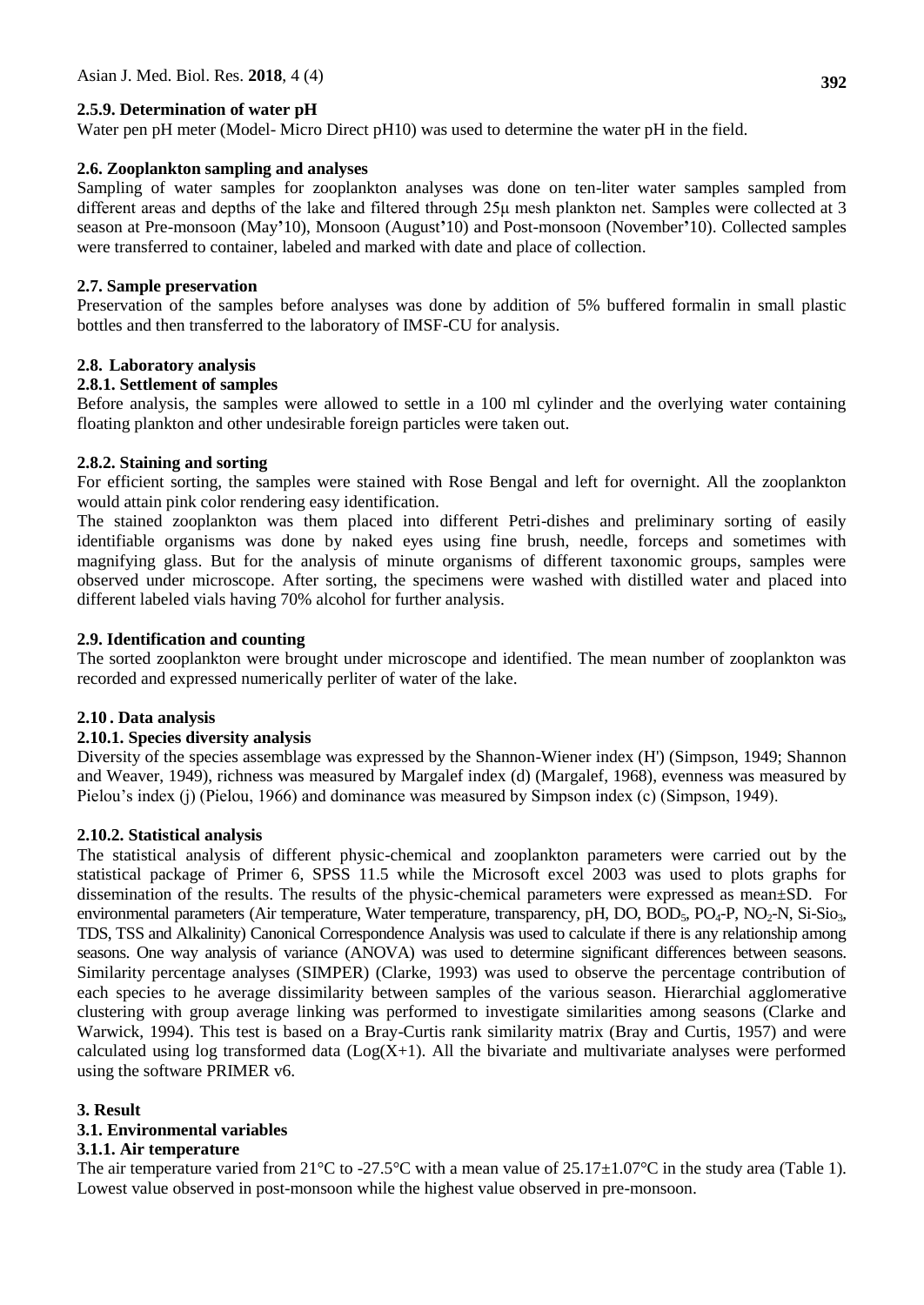### **3.1.2. Water temperature**

Water temperature in the study area varied from 23.5°C to 31.5°C with a mean value of 28.17 $\pm$ 1.13°C (Table 1). Lowest value observed in post-monsoon; highest value observed in monsoon.

# **3.1.3. Water pH**

Water pH in the study area varied from 7.1 to 7.5 with a mean value of 7.27 $\pm$ 0.34 (Table 1). Lowest value observed in post-monsoon; highest value observed in monsoon.

### **3.1.4. Water transparency**

Water transparency in the study area varied from 0.8m to 3m with a mean value of 1.80 $\pm$ 0.33 m (Table 1). Lowest value observed in pre-monsoon; highest value observed in monsoon.

### **3.1.5. Dissolve oxygen (D.O.)**

Dissolve oxygen in the study area varied from 5.72 mg/L to 8.58 mg/L with a mean value of 7.15±0.39 mg/L (Table 1). Lowest value observed in pre-monsoon; highest value observed in monsoon.

### **3.1.6. Biological Oxygen Demand after 5 days (BOD5)**

Biological Oxygen Demand after 5 days in the study area varied from 8.55 mg/L to 12.87mg/L with a mean value of 10.00±0.68 mg/L (Table 1). Lowest value observed in post-monsoon; highest value observed in premonsoon.

### **3.1.7. Phosphate-phosphorus (PO4-P)**

PO<sub>4</sub>-P in the study area varied from 3.22 μg/L to 4.13 μg/L with a mean value of 3.67 $\pm$ 0.15 μg/L (Table 1). Lowest value observed in pre-monsoon; highest value observed in post-monsoon.

### **3.1.8. Nitrite-nitrogen (NO2-N)**

NO2-N in the study area varied from 0.992μg/L to 1.19 μg/L with a mean value of 1.09±0.19 μg/L (Table 1). Lowest value observed in monsoon; highest value observed in post-monsoon.

### **3.1.9. Silicate-silicon (Si-SiO3)**

Si-SiO<sub>3</sub> in the study area varied from 161.18278.34 μg/L to 201.15 μg/L with a mean value of 183.46 $\pm$ 10.72 μg/L (Table 1). Lowest value observed in pre-monsoon; highest value observed in post-monsoon.

### **3.1.10. Total suspended solid (TSS)**

TSS in the study area varied from 0.28 g/L to 0.48 g/L with a mean value of 0.37±0.06 (g/l) (Table 1). Lowest value observed in post-monsoon; highest value observed in monsoon.

### **3.1.11. Total dissolve solid (TDS)**

TDS in the study area varied from 0.18 g/L to 0.68 g/L with a mean value of 0.39±0.02 g/L (Table 1). Lowest value observed in post-monsoon; highest value observed in monsoon.

### **3.1.12. Alkalinity**

Alkalinity in the study area varied from 40 ppm to 60 ppm with a mean value of  $50.00\pm6.47$  ppm (Table 1). Lowest value observed in monsoon; highest value observed in post-monsoon.

### **3.1.Species abundance**

In the Kaptai lake a total of four groups consisting of rotifers, copepods, cladoceras and others (fish larvae, shrimp larvae, insects, mosquito larvae etc.) were collected during the study. They represent 9 classes belonging to 3 groups (Table 2). The most dominant group was found to be rotifers (4 class; *Brachionus, Asplanchna. Keratella, Filinia*) followed by copepods (2 class; *Diaptomus, Cyclops),* cladoceras (3 class; *Daphnia, Moina, Diaphanosoma)*, and other minor groups are categorized into group; others. The group others consist of different types of larvae (fish, shrimp, mosquito etc.) and insects. The most dominant taxa was found to be *cyclops* (18%) followed by *Diaptomus* (14%), *Brachionus* (12%), *Asplanchna* (10 %) (Table 2). The major groups abundance was found as rotifers- 112 indv/l (pre-monsoon), 104 indv/l (monsoon) and 93 indv/l (postmonsoon), copepods- 98 indv/l (pre-monsoon), 84 indv/l (monsoon), 72 indv/l (post-monsoon), cladoceras- 43.5 indv/l (pre-monsoon), 37 indv/l (monsoon) and 34.5 indv/l (post-monsoon) and others- 47 indv/l (pre-monsoon),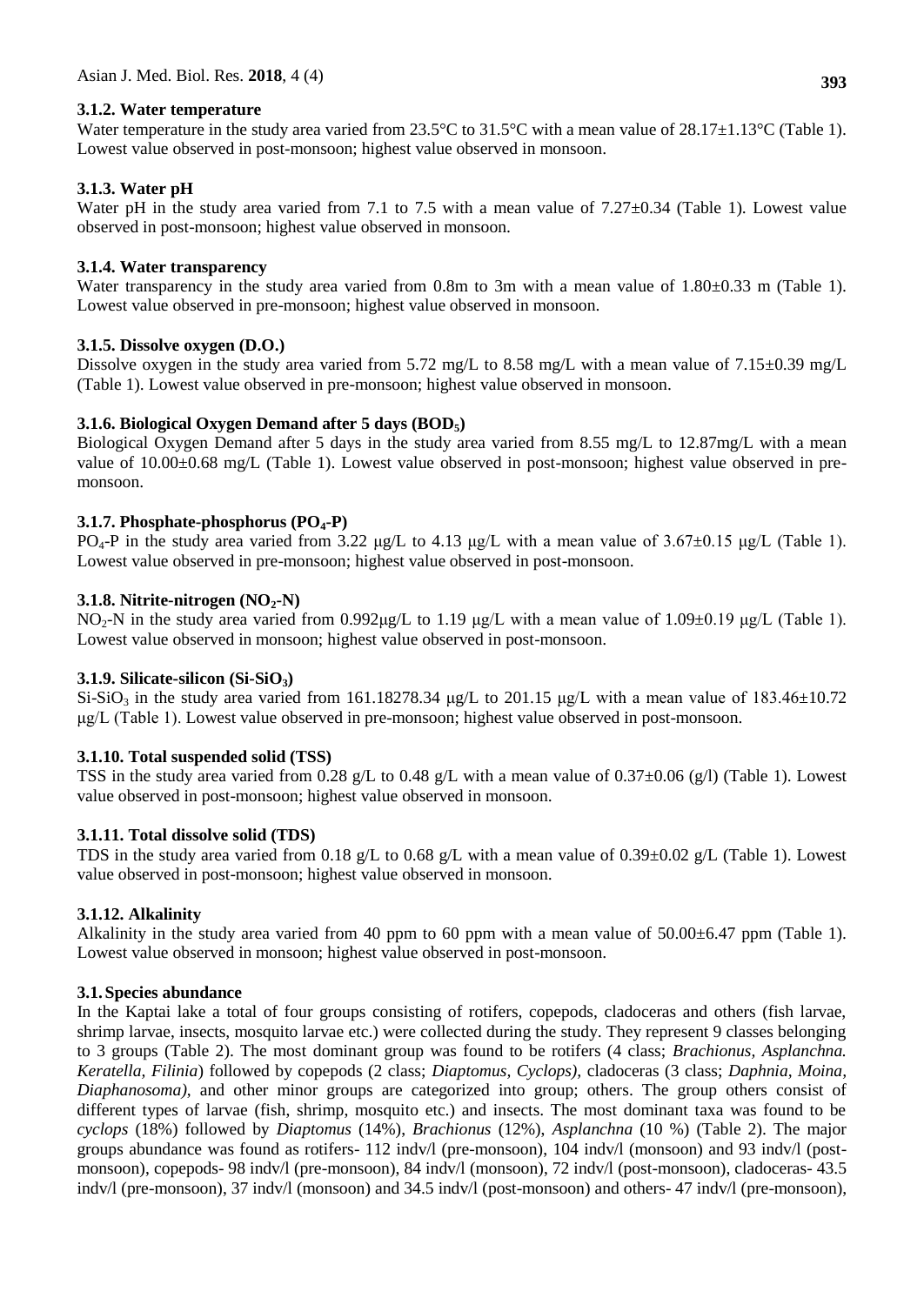42.5 indv/l (monsoon) and 41 indv/l (post-monsoon) (Figure 1). The species abundance per liter ranged between 4.81 individual/litre (in post-monsoon) to 6.01 individual/liter (in pre-monsoon) with an average of 5.39±3.14 individual/liter (Table 3).

|                     |  |  | Table 1. Water Quality Parameters at three seasons (Pre-monsoon, Monsoon and Post-monsoon) with |  |  |
|---------------------|--|--|-------------------------------------------------------------------------------------------------|--|--|
| standard deviation. |  |  |                                                                                                 |  |  |

| <b>Parameters</b>         | <b>Pre-monsoon</b> | <b>Monsoon</b>     | Post-monsoon       | <b>Mean</b>        | Range           |
|---------------------------|--------------------|--------------------|--------------------|--------------------|-----------------|
| Air Temp. $(^{\circ}C)$   | $27.50 \pm 00.70$  | $27.00 \pm 01.20$  | $21.00 \pm 01.30$  | $25.17 \pm 1.07$   | 21.00-27.50     |
| Water Temp. $(^{\circ}C)$ | $29.50 \pm 01.10$  | $31.50 \pm 00.80$  | $23.50 \pm 01.50$  | $28.17 \pm 1.13$   | 23.50-31.50     |
| рH                        | $07.20 \pm 0.35$   | $07.50 \pm 00.43$  | $07.10 \pm 00.25$  | $7.27 \pm 0.34$    | $07.10 - 07.50$ |
| Transparency (m)          | $01.60 \pm 00.25$  | $00.80 \pm 00.45$  | $03.00 \pm 00.30$  | $1.80 \pm 0.33$    | $00.80 - 03.00$ |
| DO(mg/l)                  | $05.72 \pm 00.35$  | $08.58 \pm 00.55$  | $07.14 \pm 00.28$  | $7.15 \pm 0.39$    | 05.72-08.58     |
| $BOD5$ (mg/l)             | $12.87 \pm 00.48$  | $08.58 \pm 01.20$  | $08.55+00.35$      | $10.00 \pm 0.68$   | 08.55-12.87     |
| $PO_4$ - $P$ ( $\mu$ g/l) | $03.22 \pm 00.15$  | $03.67 \pm 00.12$  | $04.13 \pm 00.18$  | $3.67+0.15$        | $03.22 - 04.13$ |
| $NO2-N$ ( $\mu$ g/l)      | $01.10 \pm 00.23$  | $00.99 \pm 00.18$  | $01.19 \pm 00.15$  | $1.09 \pm 0.19$    | $00.99 - 01.19$ |
| $SiO_3-Si$ ( $\mu$ g/l)   | $161.18 \pm 12.40$ | $188.04 \pm 09.50$ | $201.15 \pm 10.25$ | $183.46 \pm 10.72$ | 161.18-201.15   |
| TSS(g/l)                  | $00.35 \pm 00.06$  | $00.48 \pm 00.08$  | $00.28 \pm 00.05$  | $0.37+0.06$        | $00.28 - 00.48$ |
| TDS(g/l)                  | $00.31 \pm 00.03$  | $00.68 \pm 00.02$  | $00.18 \pm 00.02$  | $00.39 \pm 00.02$  | 00.18-00.68     |
| <b>Alkalinity (ppm)</b>   | $50.00 \pm 07.50$  | $40.00 \pm 06.40$  | $60.00 \pm 05.50$  | $50.00 \pm 06.47$  | 40.00-60.00     |

**Table 2. Distribution, abundance and composition of Zooplankton at Premonsoon, Monsoon and Postmonsoon.**

| Group     | <b>Class</b>                                   | <b>Premonsoon</b><br>$(\text{indv/l})$ | <b>Monsoon</b><br>(indv/l) | Post-monsoon<br>(indv/l) |
|-----------|------------------------------------------------|----------------------------------------|----------------------------|--------------------------|
|           | <b>Brachionus</b>                              | 37                                     | 37                         | 25.5                     |
|           | Asplanchna                                     | 29                                     | 25                         | 24                       |
| Rotifera  | Keratella                                      | 37.5                                   | 24                         | 22.5                     |
|           | Filinia                                        | 8.5                                    | 18                         | 21                       |
|           | Total                                          | 112                                    | 104                        | 93                       |
|           | Diaptomus                                      | 43                                     | 39                         | 33                       |
| Copepoda  | Cyclops                                        | 55                                     | 45                         | 39                       |
|           | Total                                          | 98                                     | 84                         | 72                       |
|           | Daphnia                                        | 15                                     | 14.5                       | 13                       |
| Cladocera | Moina                                          | 14.5                                   | 9                          | $8\,$                    |
|           | Diaphanosoma                                   | 14                                     | 13.5                       | 13.5                     |
|           | Total                                          | 43.5                                   | 37                         | 34.5                     |
| Others    | Fish, shrimp, mosquito larvae,<br>insects etc. | 47                                     | 42.5                       | 41                       |

**Table 3. Occurrence of major Zooplankton groups at different seasons and percentage of abundance at those seasons.** 

| <b>Occurrence of Zooplankton</b> | <b>Rotifera</b> | Copepoda | <b>Cladocera</b> | <b>Others</b> |
|----------------------------------|-----------------|----------|------------------|---------------|
| Pre-monsoon $(\text{ind}v/l)$    | 112             | 98       | 43.5             | 47            |
| Pre-monsoon $(\%)$               | 37              | 33       | 14               | 16            |
| Monsoon $(\text{ind}v/l)$        | 104             | 84       | 37               | 42.5          |
| Monsoon $(\%)$                   | 39              | 31       | 14               | 16            |
| Post-monsoon $(\text{ind}v/l)$   | 93              | 72       | 34.5             | 36            |
| Post-monsoon $(\%)$              | 39              | 31       | 15               | 15            |
| Total $(\%)$                     | 38              | 32       | 14               | 16            |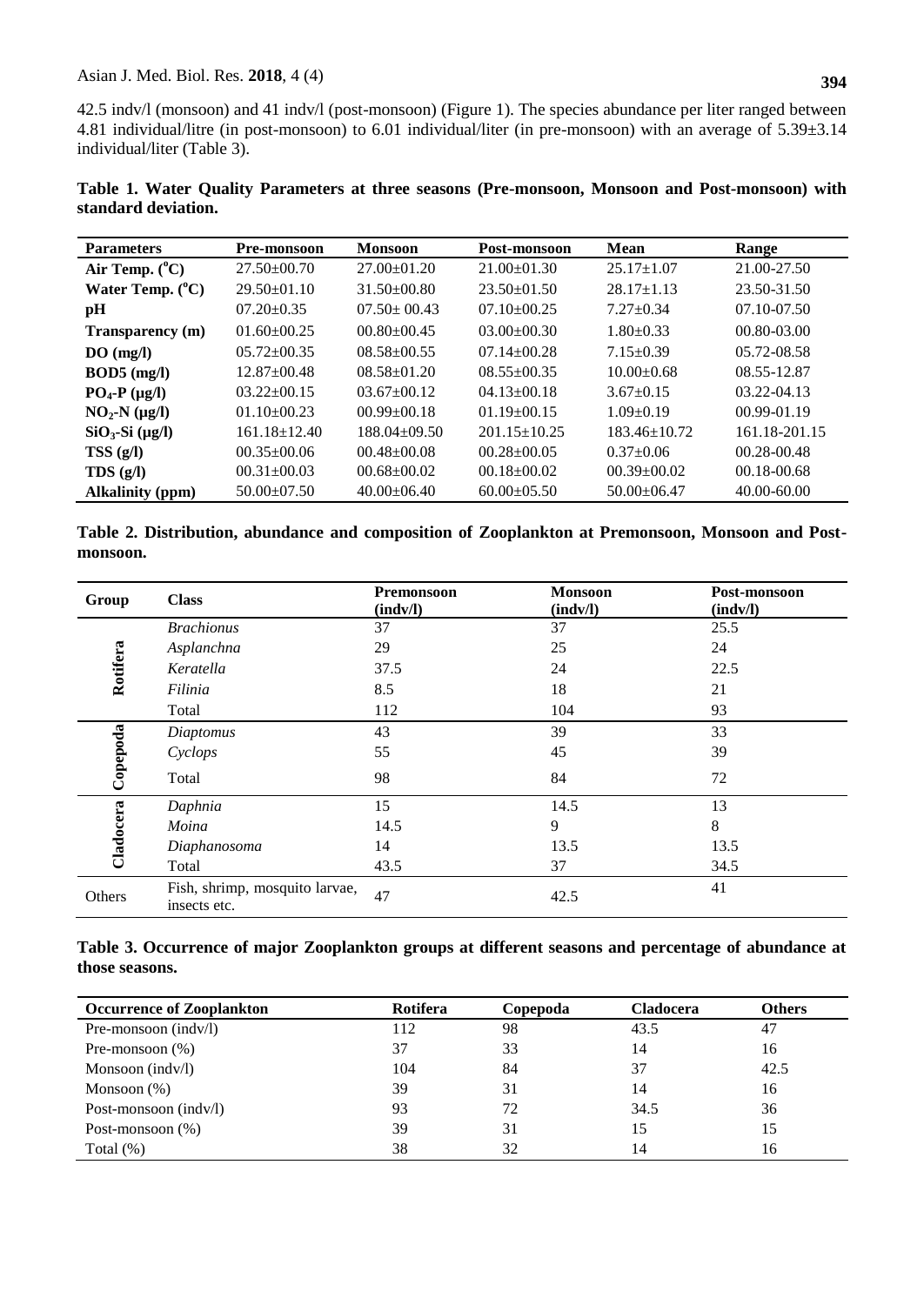### **3.2. Species diversity**

### **3.2.1. Margalef richness index (d)**

The minimum Margalef richness index was observed at pre-monsoon (3.069), while highest value observed in post-monsoon (3.128) (Table 4) with mean richness value of 3.10±0.030.

### **3.2.2. Pielou's evenness index (J')**

Pielou's evenness index was found minimum at pre-monsoon (0.985) and maximum value observed at postmonsoon (0.990) (Table 4) with mean value of  $0.99\pm0.003$ .

### **3.2.3. Shannon-Wiener diversity index (H')**

The Shannon-Wiener diversity index (H') ranged from 2.268 (at pre-monsoon) to 2.280 (post-monsoon) (Table 4) with mean diversity value of  $2.27 \pm 0.006$ .

### **3.2.4. Simpson dominance index (c)**

The minimum value of Simpson dominance index was observed at pre-monsoon (0.944) and maximum value was observed at pre-monsoon  $(0.949)$  (Table 4) with mean value of  $0.95\pm0.003$ .

### **Table 4. Different diversity index measured at Kaptai Lake reservoir.**

| <b>Seasons (Sample)</b> | <b>Margalef richness</b><br>index(d) | Pielou's evenness<br>index(J') | <b>Shannon-Wiener</b><br>diversity index $(H')$ | <b>Simpson dominance</b><br>index(c) |
|-------------------------|--------------------------------------|--------------------------------|-------------------------------------------------|--------------------------------------|
| <b>Pre-monsoon</b>      | 3.069                                | 0.985                          | 2.268                                           | 0.944                                |
| <b>Monsoon</b>          | 3.110                                | 0.988                          | 2.276                                           | 0.947                                |
| Post-monsoon            | 3.128                                | 0.990                          | 2.280                                           | 0.949                                |

### **3.3. Species assemblage**

### **3.3.1. SIMPER analysis**

SIMPER analysis shows the pair-wise average similarity or dissimilarity of species in pre-monsoon and monsoon, pre-monsoon and post-monsoon and monsoon and post-monsoon season. The average dissimilarity of pre-monsoon and Monsoon is 4.73, pre-monsoon and post-monsoon is 6.56 and monsoon and post-monsoon is 1.83. In this pair-wise combination, the monsoon and post-monsoon season have shown the highest similarity (98.17%); while in pre-monsoon and monsoon season and pre-monsoon and post-monsoon season have 95.27 and 93.44 % respectively (Table 5).

**Table 5. Average similarity and discriminating of species in each seasons using SIMPER analysis.**

| <b>Pre-monsoon and Monsoon</b>     |                      |                                    | <b>Pre-monsoon and Post-monsoon</b> | <b>Monsoon and Post-monsoon</b>    |                      |  |
|------------------------------------|----------------------|------------------------------------|-------------------------------------|------------------------------------|----------------------|--|
| <b>Average dissimilarity: 4.73</b> |                      | <b>Average dissimilarity: 6.56</b> |                                     | <b>Average dissimilarity: 1.83</b> |                      |  |
| <b>Species</b>                     | Contribution $(\% )$ | <b>Species</b>                     | Contribution $(\% )$                | <b>Species</b>                     | Contribution $(\% )$ |  |
| Filinia                            | 29.34                | Filinia                            | 28.91                               | <b>Brachionus</b>                  | 38.26                |  |
| Keratella                          | 23.29                | Keratella                          | 16.91                               | Filinia                            | 27.76                |  |
| Moina                              | 16.52                | Cyclops                            | 12.00                               | Diaptomus                          | 17.93                |  |
| Cyclops                            | 10.47                | Moina                              | 12.00                               | Cyclops                            | 16.04                |  |
| Asplanchna                         | 8.85                 | <b>Brachionus</b>                  | 10.48                               |                                    |                      |  |
| Diaptomus                          | 6.05                 | Diaptomus                          | 09.31                               |                                    |                      |  |
|                                    |                      | Asplanchna                         | 06.43                               |                                    |                      |  |

### **3.3.2. Cluster analysis**

Cluster analysis shows distinct separation between seasons. At the similarity level of 96% two cluster groups are attained. Both cluster groups contains 2 samples each (Figure 2).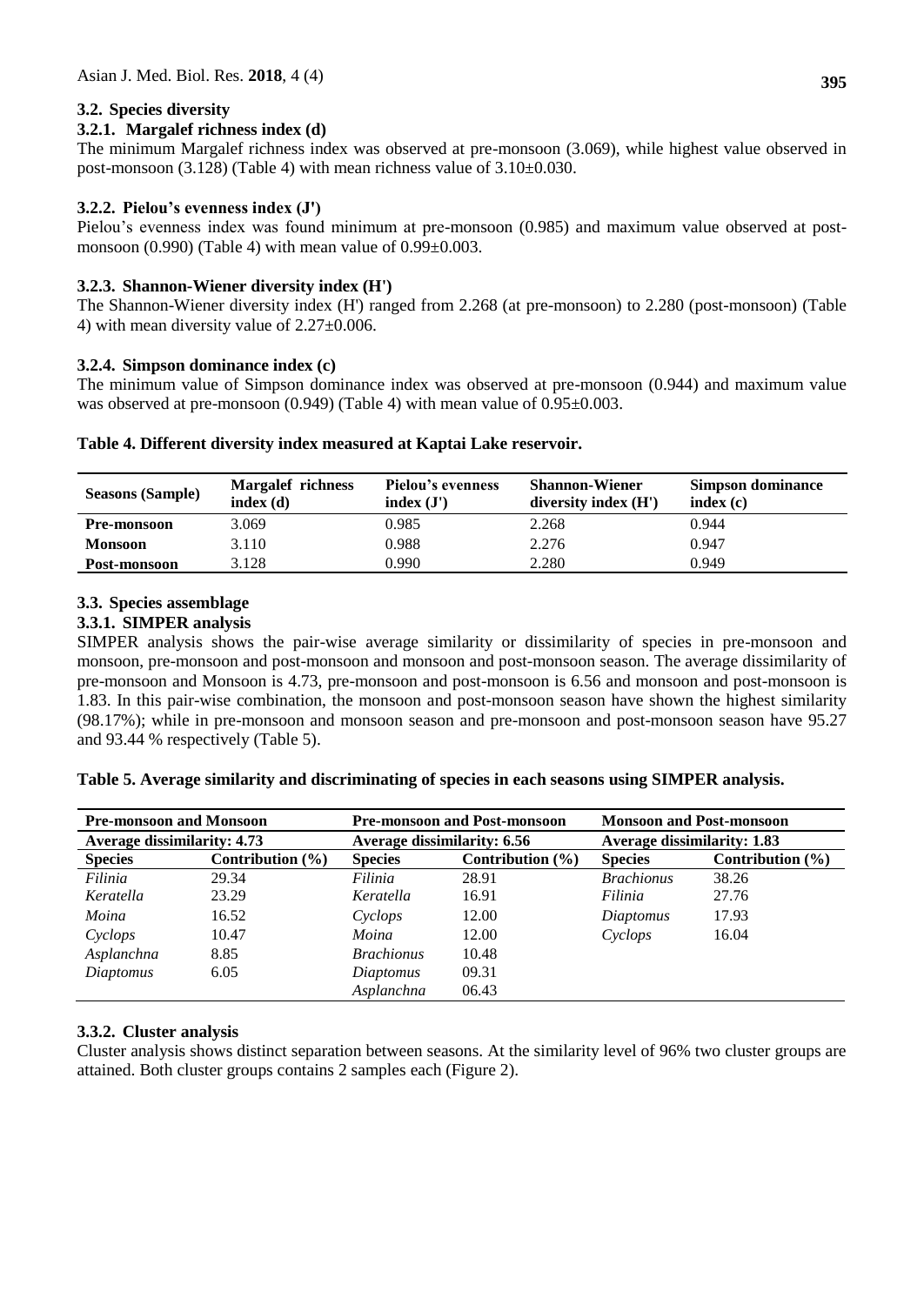

#### **Figure 2. Dendrogram showing cluster based on Bray-Curtis similarity matrix of different stations and seasons.**

#### **3.3.3. Canonical correspondence analysis**

The CCA (Canonical Correspondence Analysis) ordination of species abundance and water parameters are given in figure 3.



**Figure 3. The CCA (Canonical Correspondence Analysis) ordination of species abundance and water parameters.**

#### **4. Discussion**

The Environmental parameters like temperature, dissolved oxygen, biological oxygen demand, water transparency, pH,  $PQ_4-P$ ,  $NO_2-N$ ,  $SiO_3-Si$ , TSS, TDS, Alkalinity etc. play an important role for species abundance and diversity (Whitfield,1999) specially for the tropical regions where the fluctuation of these parameters are very frequent due to changes in seasons (Blaber, 2000). The largest man-made lake of the country; Kaptai is not exception of that. Significant  $(p<0.05)$  temporal differences were observed for those parameters during the study. Though Chittagong Hill Tracts is a hilly region no special weather condition was noticed. Only in winter months, sometimes morning fog and heavy dew were observed and in monsoon, occasionally gusty wind prevails in this area (Akther, 2018). The maximum air temperature ( $27.50\pm0.70^{\circ}$ C) in pre-monsoon and water temperature  $(31.5\pm0.80^{\circ}\text{C})$  in monsoon was recorded while minimum air temperature  $(21.00\pm1.30^{\circ}\text{C})$  in post-monsoon and minimum water temperature  $(23.5\pm1.50^{\circ}\text{C})$  in post-monsoon was recorded and similar season wise temperature change observation was conducted by Zafar *et al.,* (2017) and Shajib *et al.*, (2017). Air temperature in the study area was found always higher than water temperature except in a few cases. A similar relationship between air and water temperature was also reported by Haldar *et al.,* (1992) in Kaptai lake, Macan (1958), Patra and Azadi (1985) in Halda River. A fluctuating water transparency in different seasons was found due to the inflow of water from hill streams carries suspended matter and silt, which causing this fluctuation. Chowdhury and Mazumder (1981), ARG (1986) and Haldar *et al.,* (1992), also reported the occurrence of fluctuating water transparency in the same. Lower water transparency during monsoon also support the result of Chowdhury and Mazumder (1981), ARG (1986) and Haldar *et al.,* (1992). The higher values of DO occurred was due to the wind action and other surface agitation allowing droppings of maximum oxygen from air to go into solution at the surface water. However, Chowdhury and Mazumder (1981) and Haldar *et al.*, (1992) reported the maximum concentration of oxygen in the winter months which disagrees with present study. The pH of the lake water was found alkaline range (7.10-7.50). It exhibited a narrow range of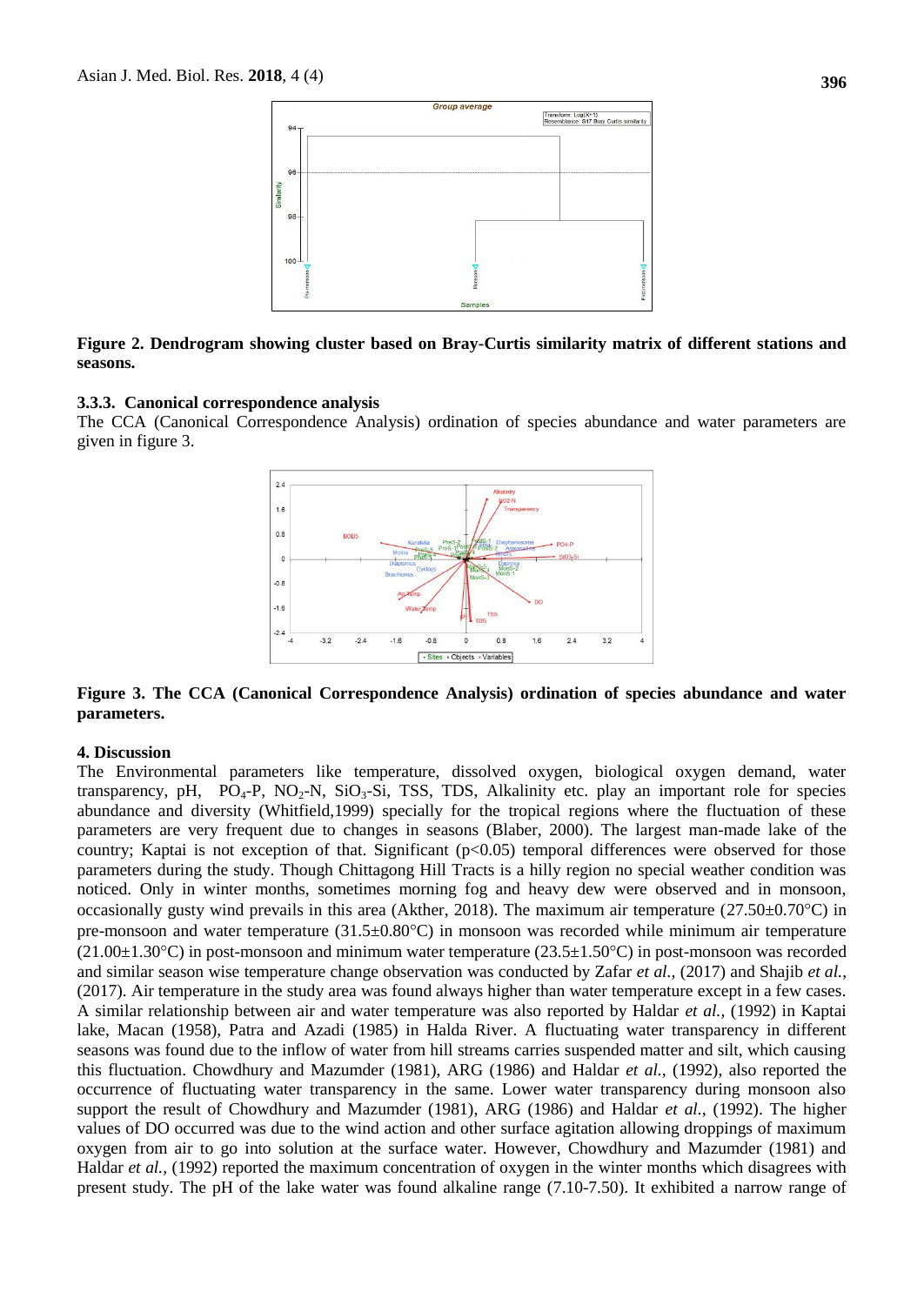fluctuation during the study period. Present findings are in close agreement with ARG (1986), Haldar *et al.,* (1992) and Akter *et al.,* (2018) but differ with Chowdhury and Mazumder (1981). The alkalinity or acid combining capacity of impounded waters is generally caused by carbonates and bicarbonates of calcium and magnesium (Rahman *et al*., 2014). The total alkalinity content in the lake water exhibited a little variation among different seasons (40.00-60.00 ppm) during the course of the present study. Jhingran (1989) observed alkalinity values of more than 50 mg/l are most productive and those of less than 10 mg/l do not produce large crops that study also added that total alkalinity values up to 20 mg/l indicates poor production and values above 40-90 mg/l shows high production. Accordingly, from the result of present study it may be concluded that Kaptai lake is a productive lake. The present study also observed various water quality (nutrients) parameters such as BOD5 (10.00±0.68 mg/l), PO<sub>4</sub>-P (3.67±0.15 µg/l), NO<sub>2</sub>-N (1.09±0.19 µg/l), SiO<sub>3</sub>-Si (0.37±0.06 µg/l), TSS ( $0.37\pm0.06$  g/l), TDS ( $0.39\pm0.02$  g/l) and these are important in zooplankton studies. But these parameters are not observed by others in Kaptai lake specifically. Hence, the record of the present study may be helpful for further details study if done in future. A total of four major groups of zooplankton were identified form study area of Kaptai lake from three seasons observation at pre-monsoon, monsoon and Post-monsoon. These four groups are categorized into rotifers, copepods, cladoceras and others (fish larvae, shrimp larvae, insects, mosquito larvae etc.). At the study period it was observed that the mean abundance of group rotifers 103 indv/l, copepods 84.67 indv/l, cladoceras 38.33 indv/l, others 41.83 indv/l. The total percentages of zooplankton composition were rotifers 38%, copepods 32%, cladoceras 14% and others 16%. The highest group was rotifers in terms of abundance where 38% were recorded from all three seasons. The lowest group was cladoceras in term of abundance where composition was recorded 14 %. ARG (1986) studied on zooplankton in the Kaptai lake extensively and categorized 15 major groups. They recorded, in order of abundance, the overall percentage composition of the total number of zooplankton  $(94,793 \text{ induv/m}^3)$  in the lake during the entire study were rotifers 99 %, cladocerans 0.9 % and 0.1 % calanoids, miscellaneous insects, chaoborids, cyclopoids, chironomids, may fly larvae, ostracods, water mites, annelids, fish larvae, dragon fly larvae, shrimp larvae and bivalve molluscs. Among them rotifers formed bulk of the zooplankton  $(93,795 \text{ indv}/\text{m}^3)$  dominating the other groups (only 998 indv/ $\text{m}^3$ ). The present study on zooplankton at Kaptai lake has some dissimilarities with the study of ARG (1986) in terms of group categorization and composition or percentage of groups. The percentage of rotifer during present study (38%) was less than the report of ARG (1986) may be due to the degradation of environmental parameters. Barbosa *et al.* (2014) categorized the zooplankton in three groups (rotifers, copepods, cladoceras) and recorded the composition of those groups as rotifers (57.7%), copepods (41.0%), cladoceras (1.3%). The present study has some similarities with the study of Barbosa *et al.,* (2014) in terms of group categorization and composition of groups. Almost all the lake of the world are dominated by rotifers, copepods and cladoceras. [Wetzel \(1983\)](http://lakes.chebucto.org/referenc.html#wetzel1983) reported that the percentage of production of rotifer, cladoceran, and copepod zooplankton in various lakes around the world, from oligotrophic to eutrophic. The present study on zooplankton at Kaptai lake of Bangladesh has close similarities with the reports of others. However, for better understanding the following table may be represented in support of this amount.

#### **5. Conclusions**

The zooplankton plays a vital role in aquatic food chain in Kaptai Lake. From the three seasons observation it was recorded that Kaptai Lake is well diversified with zooplankton which gradually increased the fishery resources of the lake. Ultimately the high abundance of zooplankton increases the productivity of lake. During the studied period a total of four major groups of zooplankton were identified from the lake. Among them the percentage of composition of Rotifers, Copepods, *Cladocara* and others (Insect larvae, Fish larvae, shrimp larvae, mosquito larvae etc.) were higher. Rotifer comprises the highest composition at the lake through whole study which agrees with other reports on lake study.

#### **Conflict of interest**

None to declare.

### **References**

- Akter S, MM Rahman, A Faruk, MNM Bhuiyan, A Hossain and AA Asif, 2018. Qualitative and quantitative analysis of phytoplankton in culture pond of Noakhali district, Bangladesh. Int. J. Fish. Aqua. Stud., 6: 371- 375.
- Akther M, MS Reza, AHMN Jamil and MN Uddin, 2018. Assessment Water Quality and Seasonal Variations Based on Aquatic Biodiversity of Sundarbans Mangrove Forest, Bangladesh. IOSR. J. Biotech. Biochem., 4: 06-15.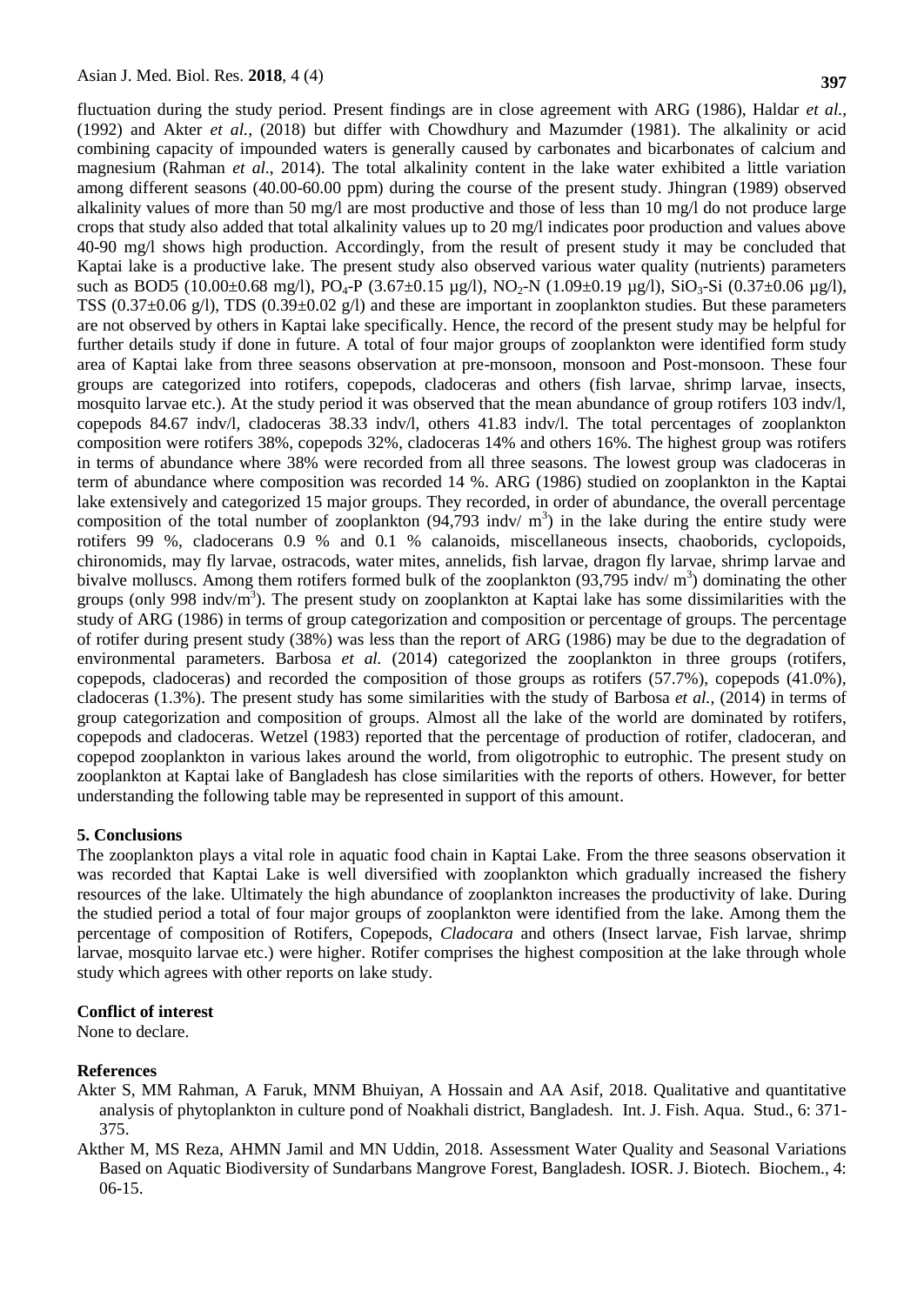- American Public Health Association, 1998. Standard Methods for the Examination of Water and Wastewater. Method 4500 NO2- B, 20th Edition, NW, Washington, D.C. 20005. 4112- 4114 pp.
- APHA (American Public Health Association), 1976. Standard methods for the examination of water and waste water. American Public Health Association. Broadway. New York, 10019.
- Aquatic Research Group (ARG), 1986. Hydrobiology of Kaptai Reservoir. University Of Chittagong, FAO/UNDP Final report no. DP/BD/79/015-4/FI. 192 pp.
- Ayyappan S and TRC Gupta, 1980. Limnology of Ramasamudra Tank. J. Inland. Fish. Soc. India., 12:1-12.
- Barbosa PMM, MM Rosa, GFP Diego, LB Sofia, A Akemi and ARB Francisco, 2014. Zooplankton (Copepoda, Rotifera, Cladocera and Protozoa: Amoeba Testacea) from natural lakes of the middle Rio Doce basin, Minas Gerais, Brazil. Biota. Neotrop., 14: e20134040.
- Blaber SJM, 2000. Tropical Estuarine Fishes: Ecology, Exploitation and Conservation. Blackwell Science Ltd. 384 pp.
- Bray JR and JT Curtis, 1957. An ordination of upland forest communities of southern Wisconsin. Ecol. Monograp., 27: 325-349.
- Chowdhury SH and A Mazumder, 1981. Limnology of lake Kaptai I. Physico-chemical features. Bangladesh J. Zool., 9: 59-72.
- Clarke KR and RM Warwick, 1994.Change in marine communities: an approach to statistical analysis and interpretation. Natural environmental Research Council, Plymouth, UK. 144 pp.
- Clarke KR, 1993. Non-parametric multivariate analyses of changes in community structure. Australian. J. Ecol., 18: 117-143.
- Das NG, AL Bhuiyan and W Miah, 1982. Taxonomy of calanoid Copepod, Candacia catula (Giesbert) from North-eastern region of the Bay of Bengal. Mahasagar-Bull. National Ins. Ocean., 15: 53-54.
- Davis CC, 1955. The Marine and Fresh water plankton. Michigan state University press. Chicago, USA. 562 pp.
- DoF (Department of Fisheries), 2010. Fish Fortnight Compendium. Ministry of Fisheries and Livestock. Dhaka, Bangladesh. 13-14. pp.108-109.
- Elias SM, 1983. Zooplankton of the Mathamuhuri estuary with special reference to shrimp and finfish larvae. M. Sc. Thesis. IMS, University of Chittagong, BD.
- Elser JJ and CR Goldman, 1991. Zooplankton effects on phytoplankton in lakes of contrasting trophic status. Limnol. Oceanogr., 36: 64-90.
- EMSL-Ci, 2003. Methods for Chemical Analysis of Water and Wastes. 3rd Edition, Environmental Protection Agency, Cincinnati, Ohio 45268, EPA-600/4-79- 020, Method 354.1, Storet # Total 00615.
- Hach, 2010. Portable Biochemical Oxygen Demand (BOD) Meter Code HQ40D.
- Haldar GC, MA Mazid and KK Ahmed, 1992. Limnology and primary production of Kaptai lake, Bangladesh. *In:* Reservoir Fisheries of Asia (ed. S.S. De Silva). Proceedings of the 2<sup>nd</sup> Asian reservoir fisheries workshop held in Hangzhou, People's Republic of China, 15-19 October, 1990. IDRC, Ottawa. ON, Canada. IDRC-291e. 2-11 pp.
- Module HP, 1999. How to measure dissolved, suspended & total solids: Hydrology Project Training Module; Training module WQ – 10. World Bank & Government of The Netherlands funded. New Delhi, India. 1-24 pp.
- Islam MA, AA Asif, MA Samad, B Sarker, M Ahmed, A Satter and A Hossain, 2017. A comparative study on fish biodiversity with conservation measures of the Bhairabriver, Jessore, Bangladesh. Asian J. Med. Biol. Res., 3: 357-367.
- Jhingran AG, 1989. Limnology and production biology of two manmade lakes in Rajasthan (India) with management strategies for their fish yield optimization. Final Report, IDA Fisheries management in Rajasthan, Central Inland capture Fisheries Research Institute Barrackpore, India. 1-63 pp.
- Khan AA and AQ Siddique, 1974. Seasonal variations in the limnology of a perennial fish pond at Aligarh. Indian J. Fish., 21: 15-19.
- Khan MSA, 1995. Occurrence of Sergestid Shrimp, *Lucifers* in the Mathamuhuri river of Chakaria Sunderbhans, Bangladesh. M. Sc. Thesis (Unpublished). IMS. Univ. Ctg. 93 pp.
- LaMotte Company, 2011. Water Quality Test Kit Instruction Manual, Code 5860-01. 1-18 pp.
- Lind DL, 1979. Solar and Terrestrial Noble Gases in Magnetospheric Precipitation. J. Geophy. Res., 84: 6435- 6442.
- Macan TT, 1958. The temperature of a small stony stream. Hydrobiologia, 12: 89-106.
- Mahmood N, 1990. Study on immigration of commercially penaeid shrimp larvae in the estuarine area of Chakaria, Cox's Bazar, Bangladesh. PhD Thesis. Department of Zoology. Rajshahi University.